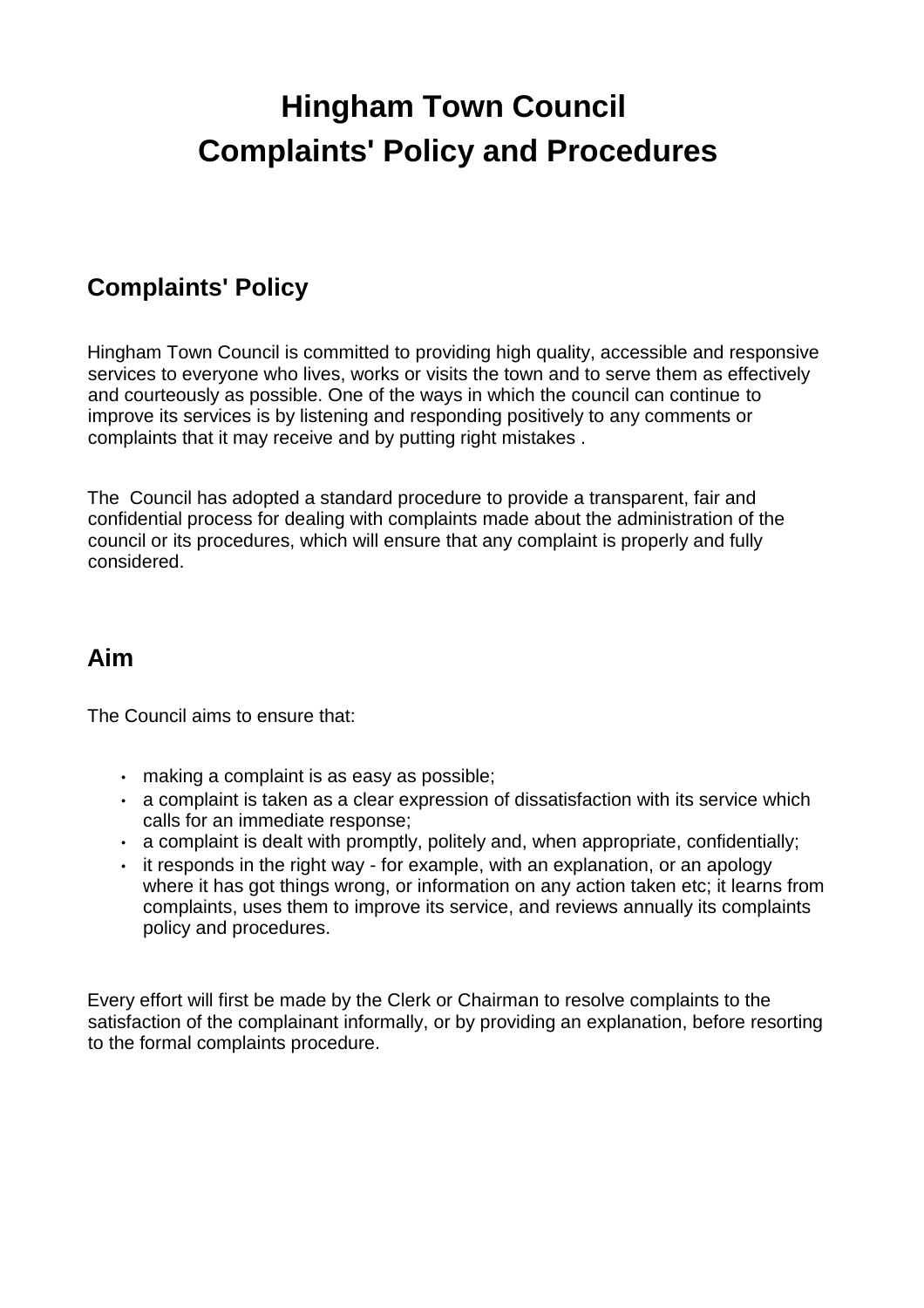The complaints procedure will not apply:-

.

- To complaints about a member of the Town Council's staff these will be dealt with internally as an employment matter and appropriate action taken as required.
- To complaints made about individual councillors breaches of the Members' Code of Conduct for the Council should be reported to the Monitoring Officer at South Norfolk Council.
- Where someone feels very strongly that a decision of the Parish Council was unlawful, they may apply to the courts for a judicial review of the Council's decision
- An accusation of financial wrong doing, where a complaint may be made to the Council's external auditor, who may refer the matter to another body if required, refuse to sign off the accounts or produce a public interest report.
- To any matter that raises a suspicion of criminal wrongdoing may be referred to the police.
- Where the Council carries out functions on behalf of another authority, under an agency agreement with the District or County Council, the complaint may be referred to them. In such a situation, the Ombudsman may be involved if the matter is not resolved by the principal authority.
- Complaints against policy decisions made by the Council shall be referred back to Council (but note paragraph ... of the Council's Standing Orders which says that issues shall not be re-opened for six months without a special resolution)

#### **Unreasonable and Vexations Complaints**

There will be circumstances when a complainant persists in wishing to proceed when there clearly is no reasonable basis to do so, or when the Council has already taken reasonable action in response, or where some other process, whether through the courts or some other recognised procedure, should or has been taken. The Council may decide that no further action can usefully be taken in response to the complainant, and inform the complainant so, making it clear that only new and substantive issues will merit a response.

#### **Anonymous Complaints**

Anonymous complaints may be dismissed at the discretion of the council according to the type and seriousness of the allegation.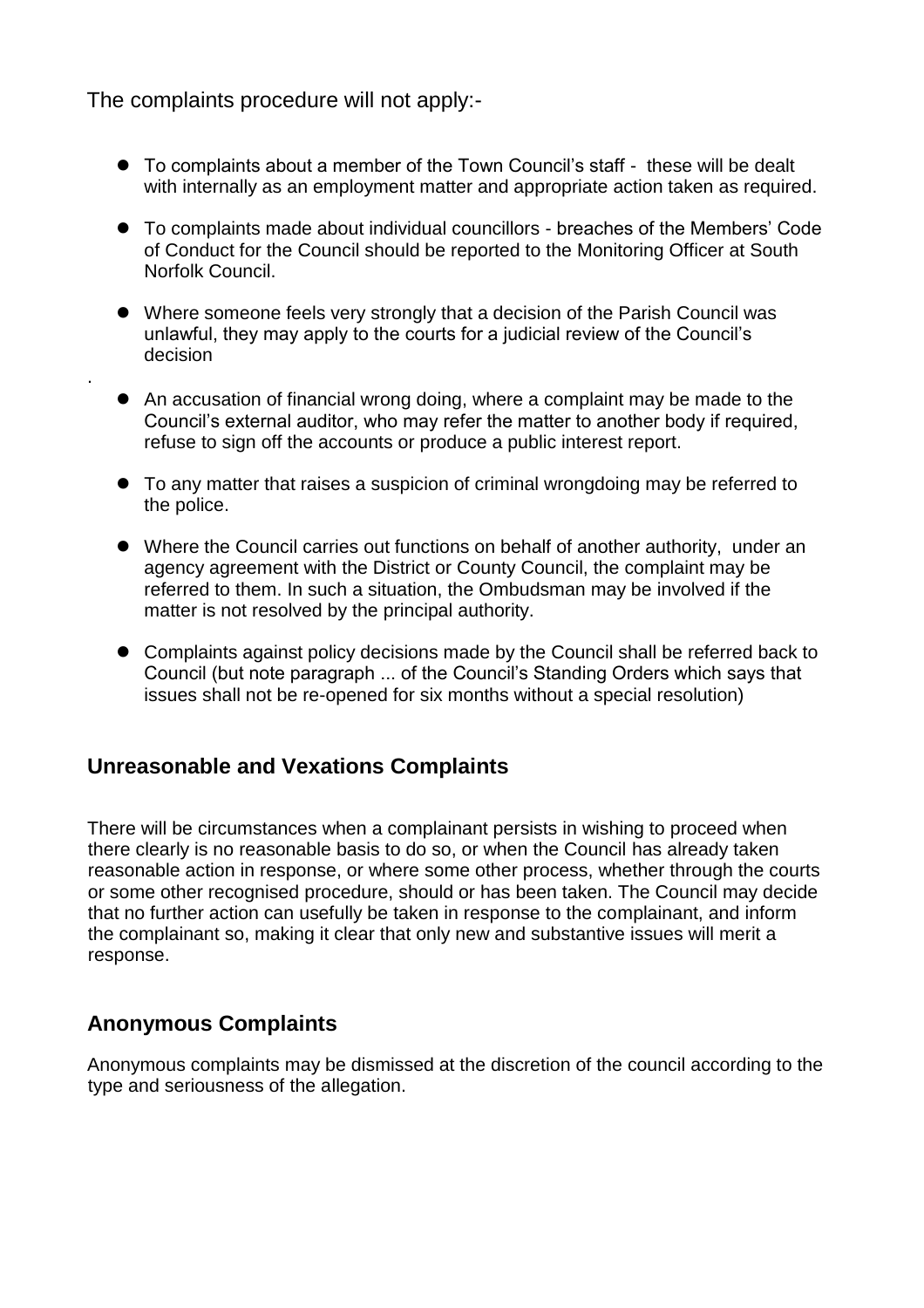# **Complaints Procedure**

### **Before the Meeting**

- 1. The complainant shall be asked to put the complaint about the council's procedures or administration in writing to the the clerk.
- 2. If the complainant does not wish to put the complaint to the clerk he or she shall be advised to address it to the chairman of the council.
- 3. The clerk shall acknowledge the receipt of the complaint and advise the complainant when the matter shall be considered by the town council (or by the Committee established for the purposes of hearing complaints).The complainant shall also be advised as to whether the complaint is to be treated as confidential or whether, for example, notice of it will be given in the usual way on the council agenda.
- 4. The complainant shall be invited to attend the relevant meeting and bring with them a representative if they wish.
- 5. Seven clear working days prior to the meeting, the complainant shall provide the council with copies of any documentation or other evidence, which they wish to refer to at the meeting. The town council shall similarity provide the complainant with copies of any documentation upon which they wish to rely on at the meeting and shall do so promptly, allowing the complainant the opportunity to read the material in good time for the meeting.

## **At the Meeting**

- 6. The town council shall consider whether the circumstances of the meetingwarrant the exclusion of the public and press. Any decision on a complaint shall be announced at the town council meeting in pubic.
- 7. The chairman shall introduce everyone and explain the procedure.
- 8. The complainant (or representative) shall be invited to outline grounds for complaint and then questions may be asked by (i) the clerk and then members.
- 9. The clerk shall be given the opportunity to explain the council's position and questions may then be asked by (i) the complainant and (ii) members.
- 10. The clerk and then complainant shall be be offered the opportunity to summarise their position.
- 11. The clerk and complainant to be asked to leave room while members decide whether or not the grounds for complaint have been made. If a point of clarification is necessary, both parties to be invited back.
- 12. The clerk and the complainant shall be given the opportunity to wait for the